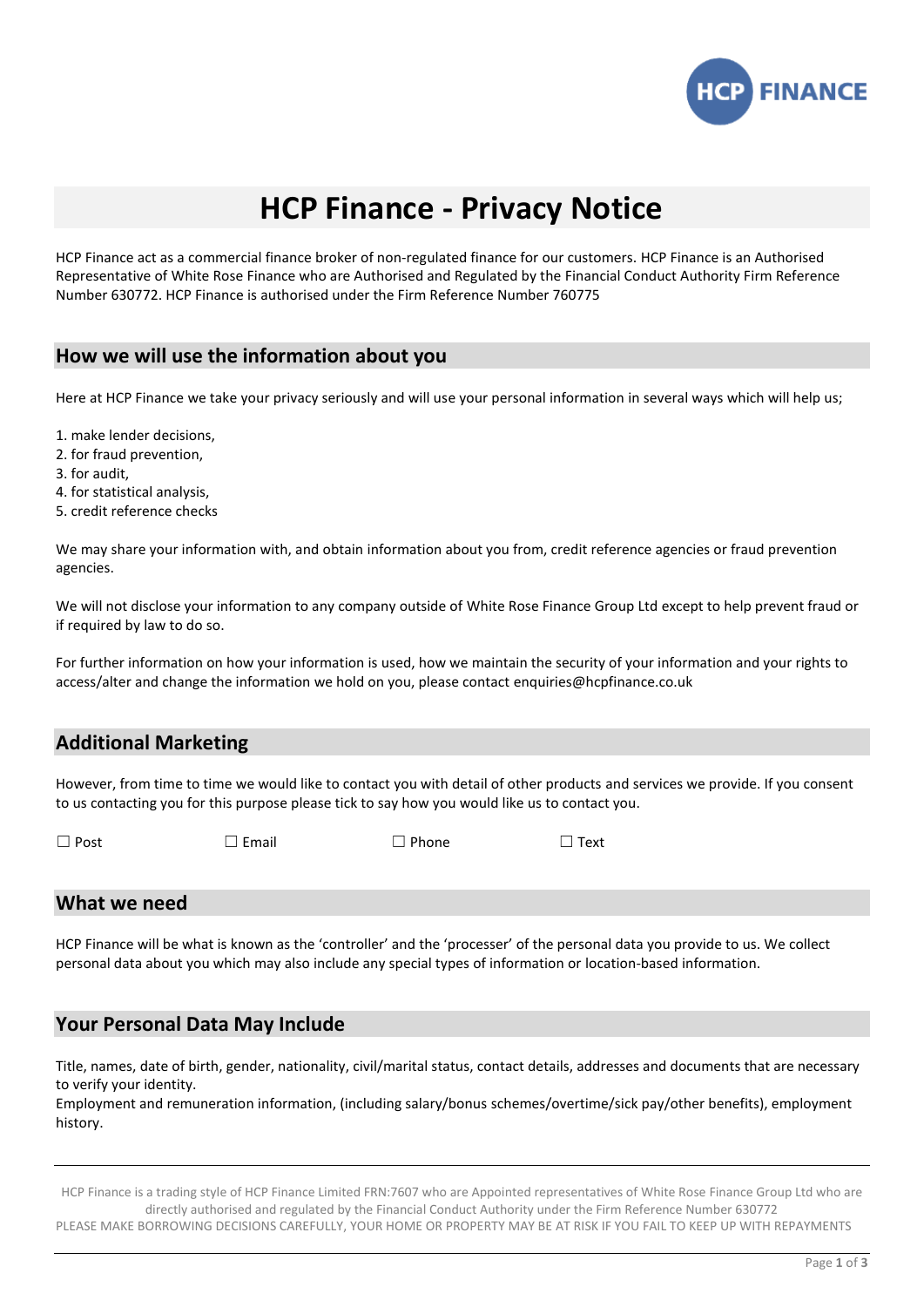

Bank account details, tax information, loans and credit commitments, personal credit history, sources of income and expenditure, family circumstances and details of dependents. Any pre-existing financial products and the terms and conditions relating to these.

#### **Why we need it**

We need to know your basic personal data to provide you with an accurate recommendation for your personal circumstances. We will not collect any personal data from you we do not need to provide and oversee this service to you.

For the processing of data to be lawful under GDPR, HCP Finance use;

(a) Consent: the individual has given clear consent for you to process their personal data for a specific purpose.

(b) Contract: the processing is necessary for a contract you have with the individual, or because they have asked you to take specific steps before entering into a contract.

(c) Legal obligation: the processing is necessary for you to comply with the law (not including contractual obligations).

(d) Vital interests: the processing is necessary to protect someone's life.

(e) Public task: the processing is necessary for you to perform a task in the public interest or for your official functions, and the task or function has a clear basis in law.

(f) Legitimate interests: the processing is necessary for your legitimate interests or the legitimate interests of a third party unless there is a good reason to protect the individual's personal data which overrides those legitimate interests.

#### **What we do with it**

Automated Decision Making: HCP Finance will pass your data captured to lenders who may use automated decision-making in respect of your application for finance. We will only collect the minimum amount of data needed and have a clear retention policy for the profiles we create.

You have the right not to be subject to a decision based solely on automated processing, including profiling, which produces legal effects concerning you or any significant effects. You can request human intervention and challenge a decision made this way by contacting Colin Howells on colin@hcpfinance.co.uk

All the personal data we use is controlled by HCP Finance in the UK, however, for the purposes of IT hosting and maintenance, this information is located on servers within the European Union. No 3rd parties have access to your personal data unless the law allows them to do so. We have a Data Protection regime in place to oversee the effective and secure processing of your personal data. More information on this framework can be obtained on request by writing to The Training and Compliance manager.

We may pass your data to other third parties to provide you with offers of products suitable to meet your customer requirements. Your data is stored electronically on our cloud encrypted server. Our server is based in the UK

HCP Finance is a trading style of HCP Finance Limited FRN:7607 who are Appointed representatives of White Rose Finance Group Ltd who are directly authorised and regulated by the Financial Conduct Authority under the Firm Reference Number 630772 PLEASE MAKE BORROWING DECISIONS CAREFULLY, YOUR HOME OR PROPERTY MAY BE AT RISK IF YOU FAIL TO KEEP UP WITH REPAYMENTS